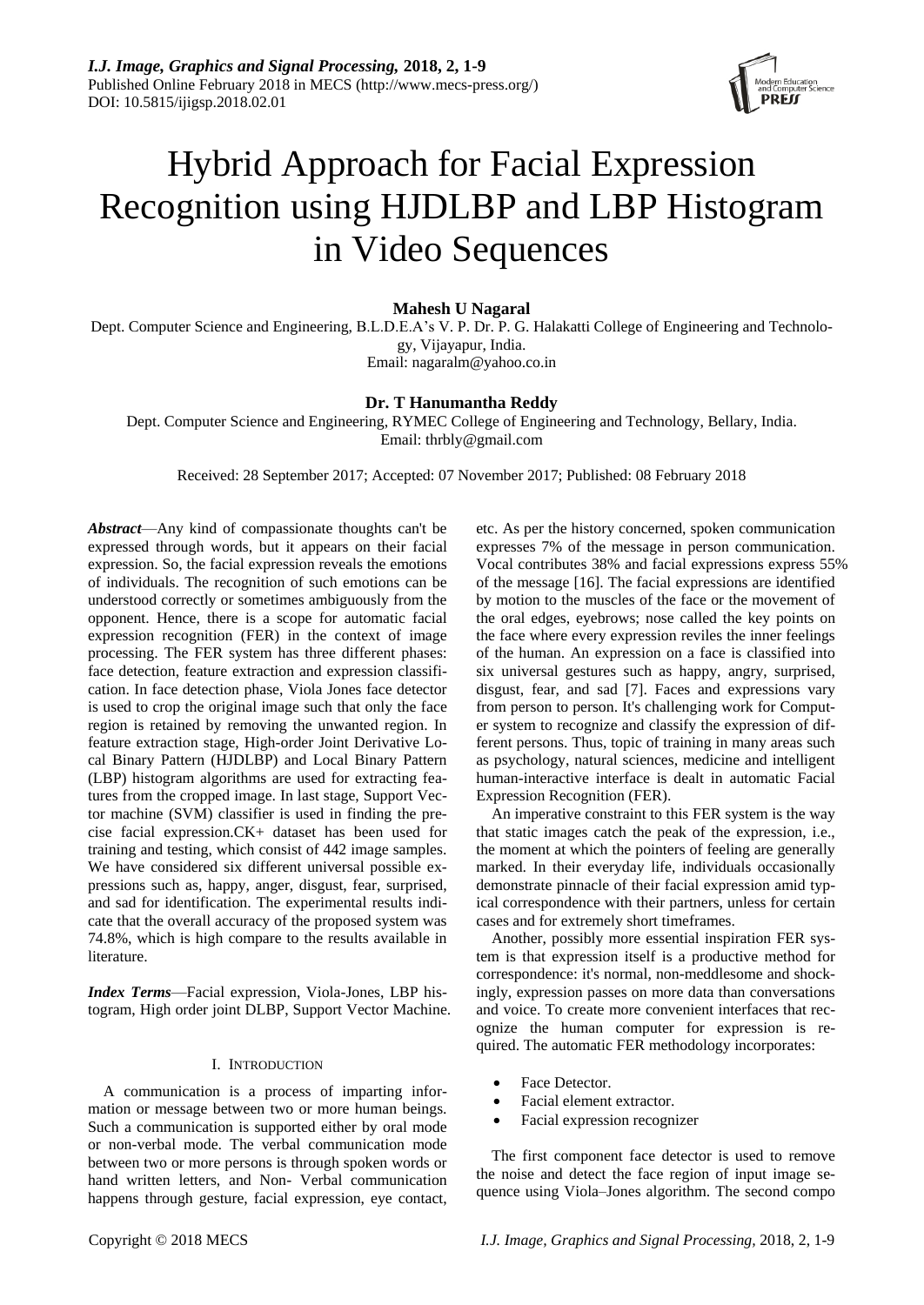nent is about feature extraction, in which facial features are derived based on the facial muscle movements and feature vectors are calculated, here in this system, HJDLBP and LBP histogram feature extraction methods are used. Last component is expression classification; SVM is used for classifying the expressions.

The basic six facial expressions are as follows,

- Anger
- Disgust
- Fear
- Happy
- Sadness
- Surprise



Fig.1. Six basic expressions from CK+ database [17].

# II. RELATED WORK

In this Section we will be discussing briefly about the work carried out by different researchers so far with respect to Facial expression recognition in video sequence.

Behzad Hasani et al [1] have implemented Latent-Dynamic Conditional Random Fields (LDCRFs) and Conditional Random Fields (CRFs) discriminative models for classifying expressions. Active Appearance Model (AAM), Histogram of Oriented Gradients (HOG) and Uniform Local Binary Pattern (U-LBP) are the extraction strategies utilized as a part of work proposed. A set of 68 face landmarks of image are used and those marks are around eyes, nose and mouth. AAM landmarks are used from the CK+ dataset. Principal Component Analysis (PCA) reduces the input vector measurements. To evaluate proposed system CK+ dataset is used. It consists of 593 sequences of videos but only 327 sequences are considered. All expression frames begins with neutral expression and ends with top peak expression. The experiment was performed in two groups, in first group neutral face class is considered and in second group it is excluded. Different methods and models with various hidden sates considered to improve the recognition accuracy. AAM feature gives best result on CRF model, then U-LBP feature is combined with HOG on LDCRF with hidden state variables have shown good result.

Shu An et al [2] new approach utilized to perceive to recognize the facial expression of 3D image. A new method is implemented called Local Threshold Binary Pattern (LTBP) which is related to LBP. The difference of standard gray value of neighboring pixels and central pixel are calculated. Calculated LTBP is fused with Histogram of Oriented Gradient (HOG) to find out multifeature for 3D expressions. The experiment is done on BU-3DFE database which is the 3D database and the accuracy achieved is 90%. Future research work should focus on few of the expressions types which are difficult to categories such disgust and sad. Need to identify more feature points for the expressions sad and disgust. Very limited numbers of standard datasets are available of 3D images.

Anusha A V et al [3] worked on a novel approach for classification of gender and expression recognition by considering two expressions anger and happy. Geometric and appearance based methods are used in this system. Both gender classification and expression recognitions are done using facial patches. This system works on even with images with low resolution. Haar classifiers used to detect eye and nose area. Detection of lip is implemented by using sobel operator. Quadratic Discriminant Analyzer considered for the predicting gender and also geometrical and appearance feature used for predicting gender. For the better accuracy facial patches gender based classification is used. This system used CK+ and JAFFE databases for testing.

Fuxiang Lu et al [4] author by analyzing the weaknesses of uniform LBP has provided an operator that is Improved Local Boundary Improvement (ILBP) which describes texture of image efficiently. The operators of the ILBP determine an important set of local initials like lines, T-junction and cross-sectional crosses that are ignored by uniform LBP operator. ILBP Operators are available based on a measure to consolidate the model and the number of these LBP codes. The ILBP is unchanged, with respect to changes in gray equality, histograms, unit change operations, and rotation. The main advantage of ILBP compared to the traditional LBP is that it identifies the set of native primitives from nonuniform patterns. Thus, the ILBP function makes perfect between them aboriginal and stability capabilities. Lastly, ILBP PC is attractive and suitable for authentic software because it can be implemented with many operators.

Nan Sheng et al [5] proposed a completely automatic approach for 3D facial expression analysis. Firstly 3D faces are preprocessed to remove spikes and fill any holes if available by cubic interpolation. To get more normalized 3D model resampling and alignment is done. An approach is used to find out 20 landmarks automatically from 3D faces .LBP is applied around the facial key points. Diverse techniques used to distinguish the key points such as nose point, nose width point, external mouth, inward and external eyes. Remote features and LBP features are connected to characterize the 3D facial expression. BU-3DFE is most widely used database to validate the efficiency of FER. It consists of 83 manually identified key points.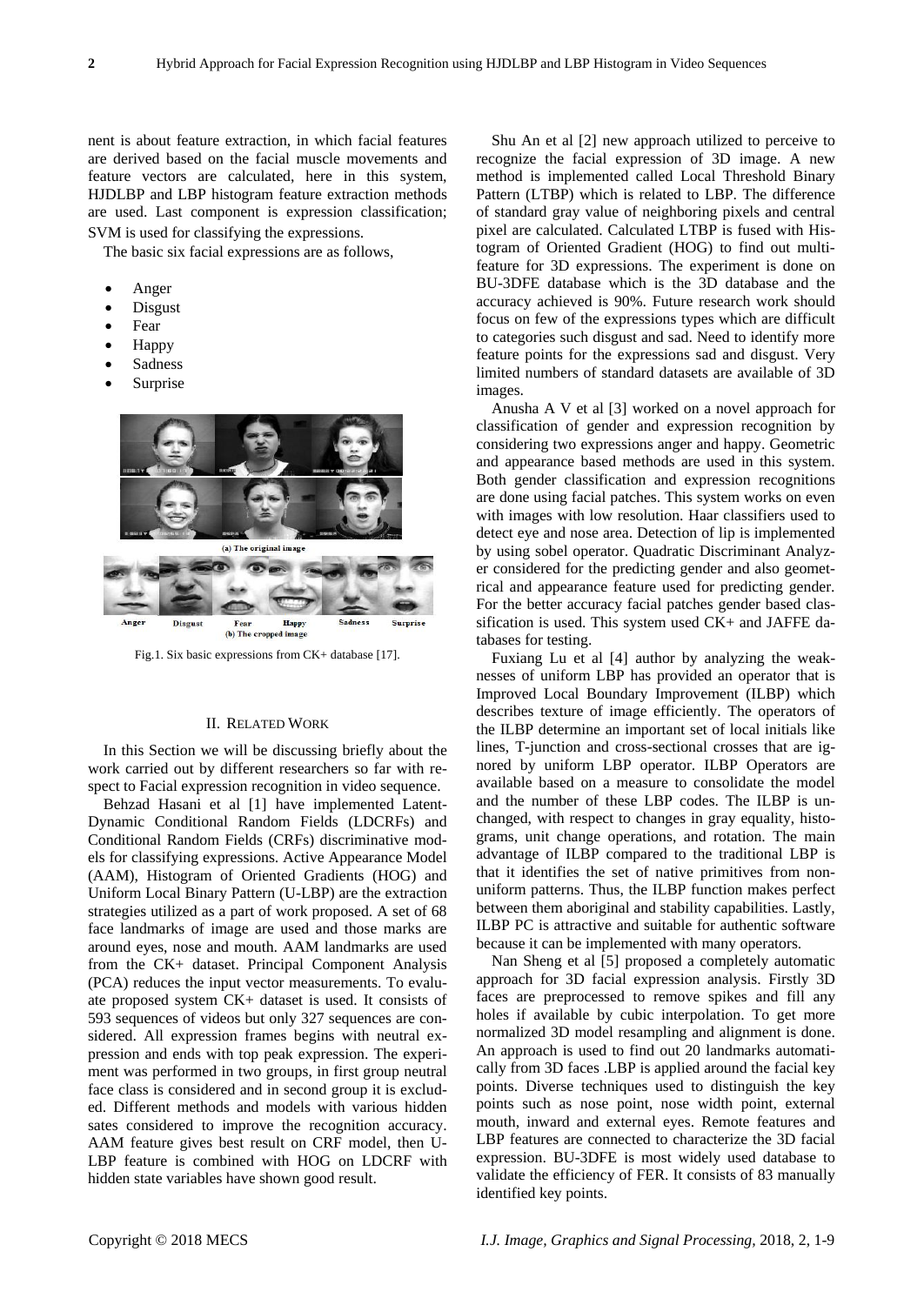Sayed et. al. [6] author has used HJDLBP feature extraction method to find the relationship between multi resolution LBPs. Two datasets JAFFE and YALE used to evaluate the implemented system. In initial step, the face region of each image trimmed utilizing Viola and Jones algorithm. There after the relationships between matching patterns are derived from rectangular divided face image and histograms are calculated for the derived regions. Lastly, the images are trained using SVMs and classified as per the classification class. The comparative result shows the increased efficiency of the system. But the implemented operator requires a lengthy feature vector for histogram.

Jyoti Kumari et al [7] in this work a relative study is done using variety of extraction methods on JAFFE dataset. Automatic FER system support many applications .Mostly widely used FER systems are geometry based and appearance based. Facial Expression recognition support wide areas of application and needs more precise and consistent FER system. This work is presented a study of facial expression recognition. The new technique for extracting these traits is covered. The study is still ongoing to surge the (i) accuracy of predicting the expressions, (ii) applications based on dynamic sequence of videos, (iii) to deal the occlusion.

Yeshudas Muttu et al [8] have utilized Viola - Jones algorithm to the collect the required information from the input image. Face features such as eye, mouth, nose and eye brows are considered for extraction of facial features. Basic LBP algorithm need more time for extracting features, so modified version of LBP algorithm is used which gives better outcome. In preprocessing RGB image is transformed to grayscale image. The image obtained through LBP algorithm is given for histogram plotting. Two types of histograms are plotted one is sparse and another is tight histograms. Sparse histogram is the accurate of image histogram but with this histogram length of the feature vectors will be increased. Whereas tight histogram reduces the feature vector length by reducing the gaps. Later both the histograms are concatenated to get better feature vector. Back propagation algorithm (BPN) classifier output reduces the efficiency so radial basis function neural networks (RBF) classifier used which gave maximum classifications efficiency. Japanese database and Taiwanian database images are used for the comparison of final results.

Dhrubajyoti Boruah et al [9] have employed Hidden Markov Model (HMM) classifier, which gives the good accuracy classification rate. Here they have used algorithm that finds the region of the face automatically and later facial features calculated according to the displacements of inner facial muscle movement. The accuracy of the recognition rate with their own dataset is 82.5% which is less compared to the accuracy rate 90.00% by using MMI database. Another strategy is considered to distinguish the face from the input image sequence and an algorithm implemented to discover face region automatically based on the displacement of the face muscle. Face regions considered are eyes, eye brow and mouth.

But this method will consider only the frontal view of image.

Sayed Mohamad Tabatabaei et al [10] One of the most fascinating ways someone showed their inner feelings through the face expressions. To improve the accuracy of recognition of image expression, here they have used a new version of LB which is called as high order derivative LBP (HJDLBP) and in this work three-dimensional relation between patterns in different resolutions is determined. To calculate the LBP histogram regions radial partitioning method is used and this method increases the classification accuracy. To classify the different expressions, multiple support vector machines are used which are trained effectively. Publicly available dataset JAFFEE is used to evaluate the proposed system.

Hua Gao et al [11] has developed the stress detection system by observing the facial emotions of the driver. The anxiety related emotions considered in this methodology are anger, disgust or blend of both and such feelings are considered as negative feelings. It is imperative to check the condition of being smart and safe to drive enthusiasm and comfort of driving. A system keeps running continuously to permit snappy activity action upon detecting the stress of the driver. A near infrared (NIR) camera placed in car facing towards driver face. In the first step, NIR camera detects and tracks face of the driver then supervised descent method (SDM) is used. This tracker method uses the Viola and Jones algorithm to identify the face region. Face images are normalized using the coordinates of right and left eye. Local descriptors are extracted from the tracked facial landmarks and preserve the facial information. Extracted descriptors are concatenated and PCA applied to reduce the dimensions. SVM classifier is applied to classify the stress emotions.

L. Xie et al [12] initially input video sequence is trimmed and normalized to extricate the face region, at this stage 40 Gabor Magnitude Sequences (GMS) obtained Three orthogonal planes got from LBP(LBP-TOP) are used in extraction of feature to improve progressively. Lastly to find required feature, LBP-TOP histograms of GMSs are used. SVM is a binary classifier, one-to-one SVM classification is used in this work. CK+ database is used to for the experimental purpose, it consists of 210 adults aged, 69% were feminine, 81% were European Americans, 13% were African Americans and 6% other category. In testing phase, second degree polynomial kernel function is utilized after doing analysis with linear and polynomial functions.

S L Happy et al [14] author has implemented real time algorithm of facial expression classification. The analysis of the face is one of the most popular fields Studies in human computer communication (HCI). There are many Implementation in the next-generation user interface, human senses Analyze, behave and behave in a cognitive mode. In this work, algorithm for classification is implemented by using Haar classifiers. The histogram of the different sizes of the block image is a function Vectors and assortment of different appearances using the principal Component Analysis (PCA). This algorithm is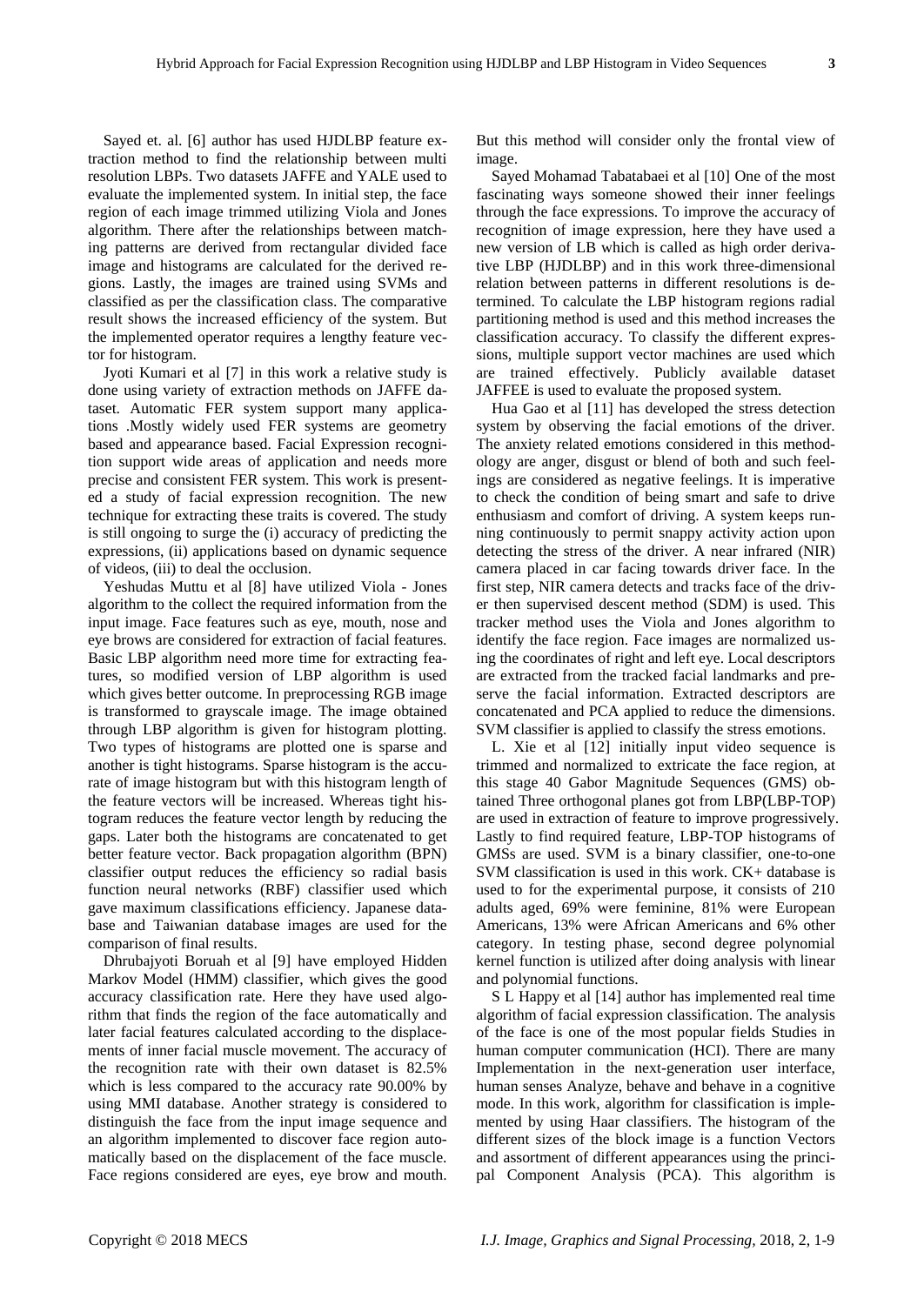implemented in Determine the exact time of computer expression the complexity of this algorithm is small. Customize the proposed analysis of the appearance is different Condition and intensity display differ from person to person Man. The system uses the image with face to face the grayscale in one person.

Paul Viola et al [15] author proposed a face detection approach which minimizes the calculation time by achieving detection accuracy high. Proposed approach involves construction of face detection structure and proves to be 15 times approximately swift than other previous works. To get true scale invariant, recent face detection approaches work on multiple image scale. The beginning image preprocessing is required to find a person significantly. Advantage of involving integral image is that the face recognition run nearer at the equal time as required to calculate Image pyramid

Mehrabian [16] as author mentioned non-verbal message contains a huge number of symbols and those are very difficult to identify. Silent messages comprises of a detailed inconsistent message about feeling and attitudes. The publication is done in understanding the importance of verbal and non-verbal messages. As per author, three fundamentals version for our liking for the person who expresses oneself with message involving feelings: tone of voice accounts for 38%, words account for 7% and 55% for body language.

## III. PROPOSED METHOD

To efficiently recognize the facial expression, the FER system contains of three stages such as face detection, feature extraction and expression classification for efficiently recognize facial expressions. Each step consists of two phases.



Fig.2. FER system Block Diagram.

FER system block diagram is shown in above Fig. 2. This system is divided into two categories for the classification and recognition of expressions such as:

1. Training Phase: In this phase, the face tracking method is used to detect the phase from the input video sequence. In order to increase the rate of accuracy and computational time resize the detected face. Calculate the feature vector of the input image and label each input image as per the classification.

2. Testing Phase: In this phase, the same face tracking method is used as in training phase to detect the phase from the input video sequence. In order to increase the rate of accuracy and computational time resize the detected face. Calculate the feature vector of the input image and compare the feature vector value with the value obtained in training. If the threshold value of the training features vector matches with testing feature vector return the expression classification otherwise ignore. Sequences of steps carried out by the system are as mentioned below

- 1. Read the input video sequence/image.
- 2. Convert the input image to gray scale.
- 3. Detect the face region
- 4. Extract feature vector using HJDLBP
- 5. Extract feature vector using LBP histogram
- 6. Use SVM to classify the expressions.

#### *3.1 Face Detection*

Face region detection is an important phase of any FER system. It has to be accomplished automatically, and true positive rate should be high. This phase is imperative because each image has different sizes and orientation. The most prominent framework currently being used for object detection is known as Viola-Jones [15].

# *3.1.1 Viola & Jones algorithm*

Viola & Jones used an algorithm for detecting the object, which is extensively used in face reorganization. This method gives enhanced results as related with other algorithms, making quick detection and a high true positive rate. Initial phase of the algorithm comprises of extracting the Haar-like features which are also known as rectangular features as illustrated in Fig. 2.1. These rectangular features are applied on 24x24 image of a face (as represented in Fig. 2.2), in different scales and positions.



Fig. 2.1 Examples of Haar-like features [15]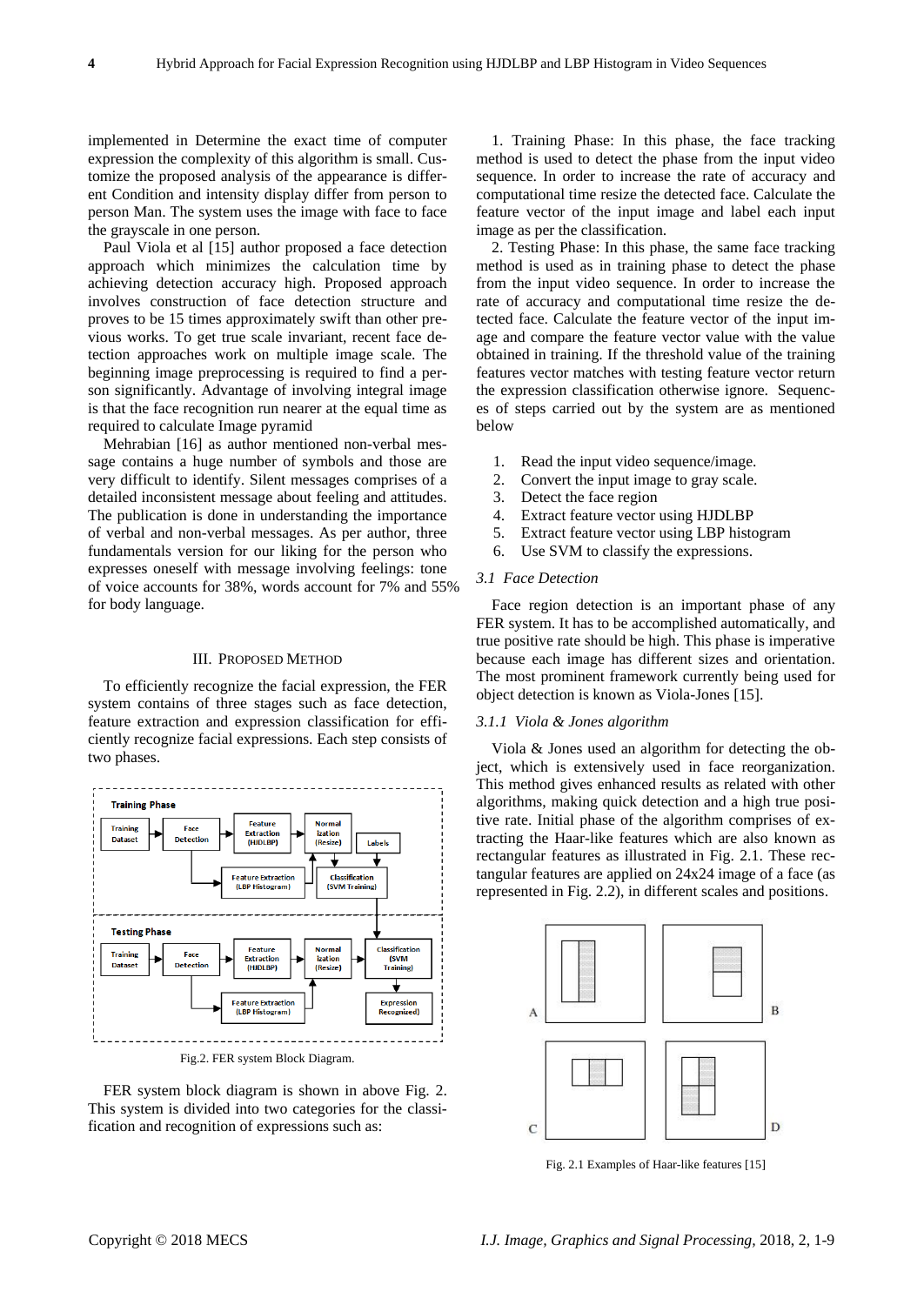

Fig. 2.2. Haar-like features detected on a face

Since calculating the feature values found to be an expensive procedure, so new concept introduced known as 'Integral Image', it takes constant time for computations. This concept enabled easy and fast way for finding the feature values. However, computing all likely features found to be very expensive. Hence, a new feature selection process was introduced, which uses a modified form of the AdaBoost technique. A strong classifier was created by using this boosting machine learning algorithm.

Finally, cascades of classifiers were used, in which the initial classifiers are simple and from those non-faces are discarded, and stronger classifiers are used to subwindows the required region. Each stage in cascade classified is trained by using boosting technique. This boosting has an ability to train high efficient classifier by taking the averages considered by the weak classifier.

# *3.1.2 Detection of face using Viola-Jones*

Viola-jones algorithm is highly efficient and universality, so it is used this project to detect and extract the face from the given input video/image. For this, the computer vision system toolbox is used, which is integrated with MATLAB; this tool box contains the vision.CascadeObjectDetector System object which detects objects based on viola-jones algorithms.

The [vision.CascadeObjectDetector](https://in.mathworks.com/help/vision/ref/vision.cascadeobjectdetector-class.html) system object slides the window over the image to detect an object in the input image. Then the cascade classifier is used by the detector to check whether the window comprises the required object. For different scales, the window size varies to detect an object, whereas the aspect ratio retained constant. Then the step( $BB = step(face$  Detector, img)) method is used, which returns the M\*4 matrix and accomplishes multi-scale object detection on given input video sequence/image. The returned matrix defines M bounding boxes that contains detected objects. The input to the step method must be grey scale or RGB image.

The left image of Fig. 2.4 show the input image from standard dataset and right side image displays the extracted region by removing non-essential region, and this is accomplished by Viola-Jones detectors.



Fig.2.3. Face Detection using viola-jones

Extracted face is converted to double precision and then resized to a 128\*128 dimension in 8-bit Gray scale. This resized image is used for feature extraction and classification.

#### *3.2 Feature Extraction*

Feature extraction is the significant stage in a FER system. The algorithm chosen at this stage depends on computational properties, type of data used. Hence, in this work HJDLBP and LBP histogram's algorithms are used. In this section will discuss about basic LBP, HJDLBP and LBP histogram.

# *3.2.1 LBP*

Ojala et al. have introduced LBP in the year 2001 [4]. The operator calculates the difference between gray scale intensity of a central pixel c ( ) and the adjacent pixel p ( ) located in radius T. If the computed difference is greater than zero, then "one" should be assigned for that neighbor; otherwise, "zero" will be assigned. As a result, the binary code produced by adjacent P of LBP for the pixel. Eq. (1) defines this operator as,

$$
LBP_{R,T} = \sum_{R=0}^{R-1} U(i_q - i_d)
$$
 (1)

$$
U(Z) = \begin{cases} 1 \, Z \ge 0 \\ 0 \, Z < 0 \end{cases} \tag{2}
$$

Where R is the number of pixels around, and T is the size of radius. The simplest form of LBP is8,1which computes LBP from 8 (R=8) immediately  $(T=1)$  neighboring. In multi-resolution operators, LBPs with various R and Tlike LBP8,1, LBP16,2and LBP24,3are calculated. Although these LBPs describe these distinctly differently, the relationship between these operators can be used to describe the texture.

#### *3.2.2 HJDLBP*

HJDLBP has been inspired by describing the many new textures proposed by Dan et al. [4].In fact, there are some relationships between LBPs on different scales. For example, in condition that LBP  $_{8,1}$  is equivalent to 4 for a pixel, which essentially translates an edge, then there is high probability that  $LBP<sub>16,2</sub>$  of that pixel equals to 8 which also represents an edge. Therefore, the representation (4,8) signifies an edge structure. Dan et al. presented this relationship for the first-order DLBP which is named as a joint local binary pattern (JLBP).In HJDLBP operator, the relationships between high-order DLBPs are considered for texture classification. The relationships between these signal properties would definitely be an efficient image texture descriptor. Eq.(3) formally defines

Copyright © 2018 MECS *I.J. Image, Graphics and Signal Processing,* 2018, 2, 1-9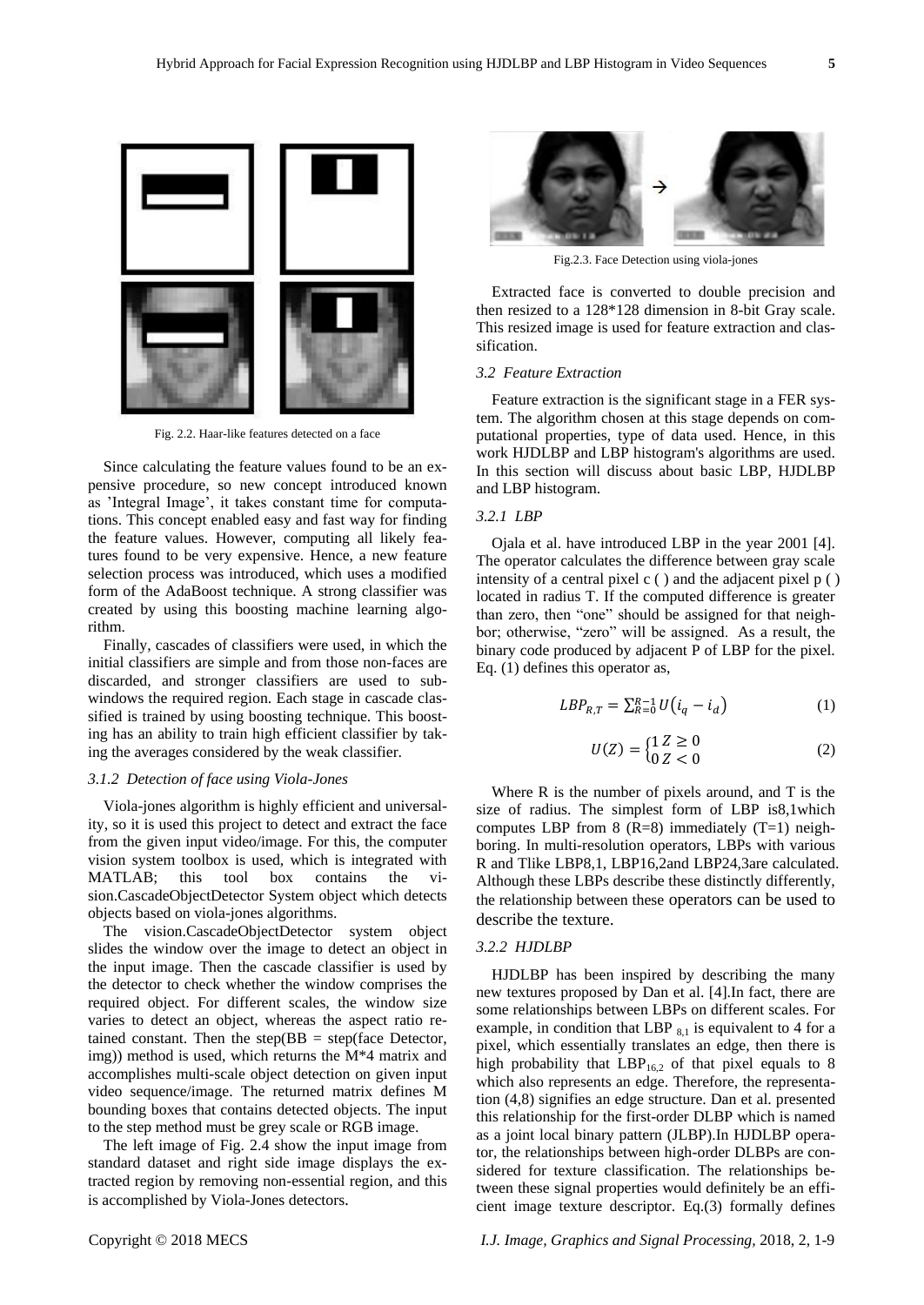the relationship between various orders of DLBP including original LBP.

$$
HJDLBP_{s1,s2}^{msiv2}(g_c) =
$$
  
horzcat  $(LBP_{s1}^{msiv2}(g_c), LBP_{s2}^{msiv2}(g_c))$  (3)

in Eq.(4.3), s1and s2 are two particular  $(Q, S)$ , m represents the order of LBP, side note rotation invariant pattern and denotes uniform pattern and term horzcat denotes the horizontal concatenation. The above equation can be extended to include more resolutions for numerous orders of DLBP. Fig. 2.4 and Fig. 2.5 illustrate examples for calculating.

*HJDLBP*<sup>1siv2</sup>(8,1)(16,2) and *HJDLBP*<sup>2siv2</sup>(8,1)(16,2) respectively.



Fig.2.4 An Example of Computing  $HJDLBP^{1siv2}_{(8,1)(16,2)}[9]$ 



Fig.2.5. An Example of Computing  $HJDLBP^{2siv2}_{(8,1)(16,2)}[9]$ 

# *3.2.3 Constructing the feature vector with HJDLBP and LBP*

HJDLBP and LBP histograms are used in order to extract meaningful information from the faces.At first step, the face detected through viola-Jones algorithm is resized to 128\*128 pixels, this will help in reducing the computational time and increases the accuracy rate. Feature vector of the input image is calculated by using HLDLBP then that feature will be represented in the form of the histogram graph as shown in Fig. 2.6.



Feature vector obtained is resized to 1\*332, which will convert the matrix for to feature vector to array format. This is done because SVM has to be trained in array format.



Fig.2.7 LBP Feature Histogram

In final step, LBP histogram of the feature vector is calculated using the hist function as shown in above Fig. 2.7 and then each trained data is labeled according to expression class it belongs to.

## *3.3 Classification*

The last stage of FER system comprises of a model that is trained to accomplish expression classification on new input images. These model uses, machine learning classifier called as Support Vector Machines (SVMs), which accepts input from the feature extraction module, the feature vectors, and learns the patterns that distinguish one expression from the other. Below first subsection introduces the concept of SVM and later part gives detailed explanation of how SVM is used in the FER system.

#### *3.3.1 Support vector machines*

Support Vector Machines are most widely used methods for pattern classification. It is a supervised learning model, and uses labeled examples during training process. The trained examples are analyzed and then derive the boundary that will linearly separate the samples of the corresponding classes. This method finds the best boundary by maximizing the margin. Separating data with SVM's optimal boundary is shown in Fig. 2.8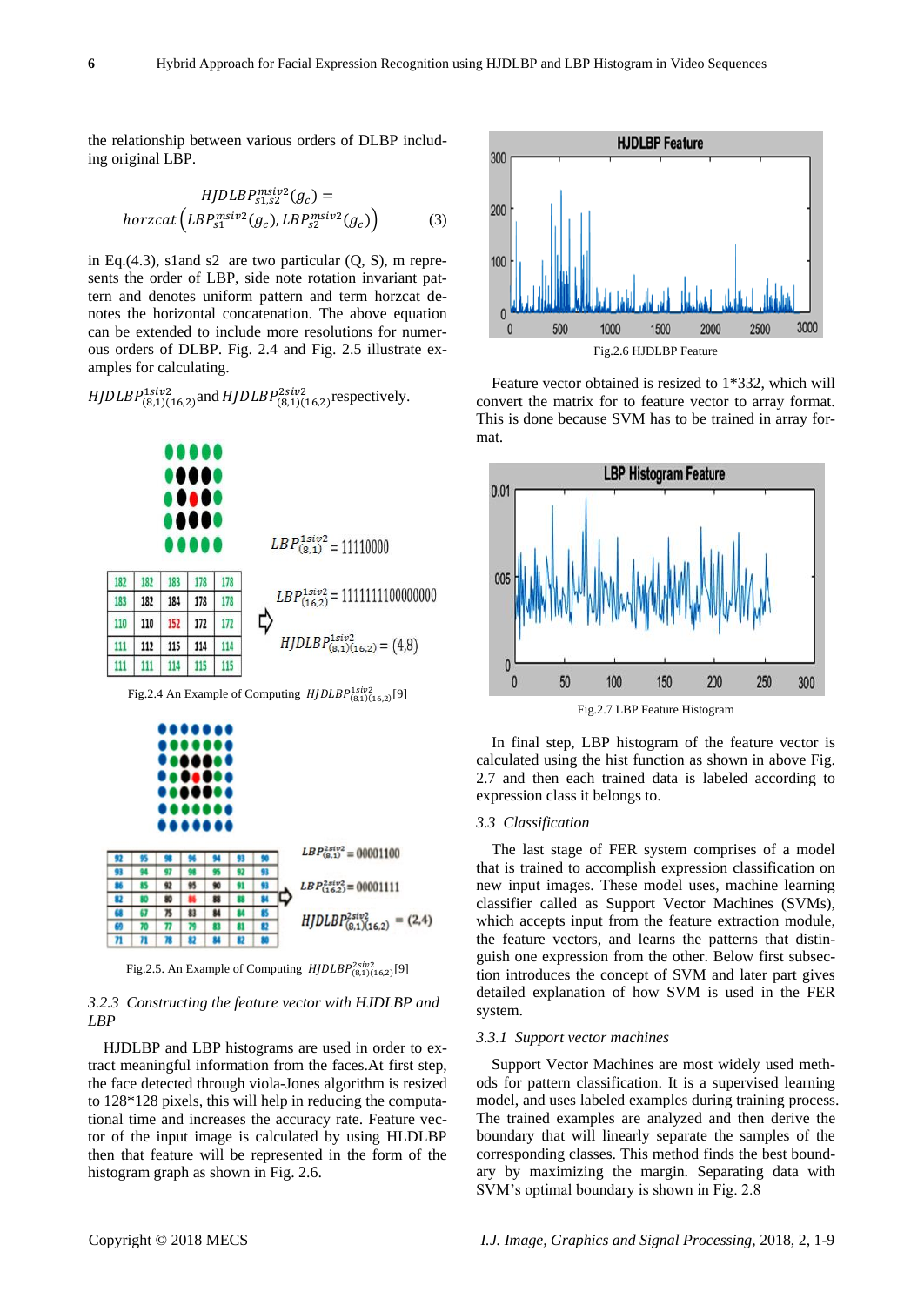

Fig.2.8 Separation of classes [6]

As illustrated in Fig. 2.8 the linear classifier which separates samples is represented in the mathematical form: (equation is taken from [13])

$$
f(y) = W^s Y + c \tag{4}
$$

Where W denotes weight vector, c is bias and Y is vector training examples, corresponding to the classes  $z=$ {1,-1}. The objective is finding the best values of W and c, which corresponds to the maximum boundary, each training example yi can be described as (equations taken from [13])

$$
y_i \cdot w + c \ge 1 \quad \text{if} \quad z_i = +1 \tag{5}
$$

$$
y_i \cdot w + c \le -1 \quad \text{if} \quad z_i = -1
$$
 (6)

SVM uses complicated functions called 'kernels', these functions map the data points into a higherdimensional space and hyper plane would be able to separate the samples. The selected kernel function can be: a polynomial kernel or a radial basis function.

# *3.3.2 Using SVM to classify the expressions*

SVM is chosen as a prediction model in FER system, because it is a composite robust model and over-fitting is very minimal. In feature extraction stage, set of feature vectors are produced for the images, and those are used as training examples. These feature vectors are normalized and are fed into the linear SVM model. By using SVM, we can classify data into two different groups. Therefore, there are two strategies for multicasts classification with SVM, first one is one-versus-all method and second one are one-versus-one method. In our work, oneversus-one method is used, in which number of required SVMs for classifying n groups equals to k(k-1)/2. Steps carried out during SVM training and testing in FER system are as follows.

Step 1: Feature vectors of the training images obtained in feature extraction stage are normalized. Step 2: SVM kernel function is created.

Step 3: SVM training kernel function is created using SVM kernel function.

Step 4: SVM training is performed using function svmtrain().

Step 5: Save SVM train model

Step 6: Save SVM trained data

Step 7:Calculate feature vectors of the testing images.

Step 8: SVM testing kernel is created using SVM kernel function

Step 9: Compare feature vector values with the SVM trained data.

Step 10: classify the image to the expression class it belongs.

## IV. RESULTS AND DISCUSSIONS

The efficiency of the proposed system is evaluated by performing three distinct experimentations on CK+ dataset. First as shown in Table 1 complete 30 images are trained of distinctive samples and 70 images are tested, the overall efficiency for this condition is 76%. Next as shown in Table 2 total 40 images are trained of different samples and 60 images are tested, the overall efficiency for this condition is 77%. The randomly chosen images of each expression from total 442 images for training purpose and remaining images are used for testing in third experimentation. Confusion matrix for the same has been shown in table 3. The overall accuracy rate(Performance) of the system is 74.8%.The results of the confusion matrix gives proof to conclude that the FER system correctly classifies all expressions such as happy, anger, surprise, sad, fear, disgust in optimal as shown in Fig. 4.1.Fig.4.2 and Fig. 4.3.

Table 1. Confusion Matrix of Emotion Detection for 30 Training Samples and 70 Testing Samples

| Facial<br>Expres-<br>sions $(\%)$ | An-<br>ger     | Dis-<br>gust   | Fea<br>r | Hap-<br>pу   | Sad            | Sur-<br>prised |
|-----------------------------------|----------------|----------------|----------|--------------|----------------|----------------|
| Anger                             | 58.33          | $\overline{0}$ | $\theta$ | $\theta$     | 22.9           | 18.80          |
| Disgust                           | $\overline{0}$ | 83.33          | 2.8      | 13.8         | 0              |                |
| Fear                              | $\overline{0}$ | 1.8            | 69.3     | 30.9         | $\theta$       | $\theta$       |
| Happy                             | $\overline{0}$ | $\theta$       | 16       | 80           | $\overline{4}$ | $\Omega$       |
| Sad                               | 0              | 11.9           | $\theta$ | $\mathbf{0}$ | 77.6           | 10.5           |
| Surprised                         | $\overline{0}$ | $\overline{0}$ | $\theta$ | $\theta$     | $\Omega$       | 100            |



Fig.4.1 System Performance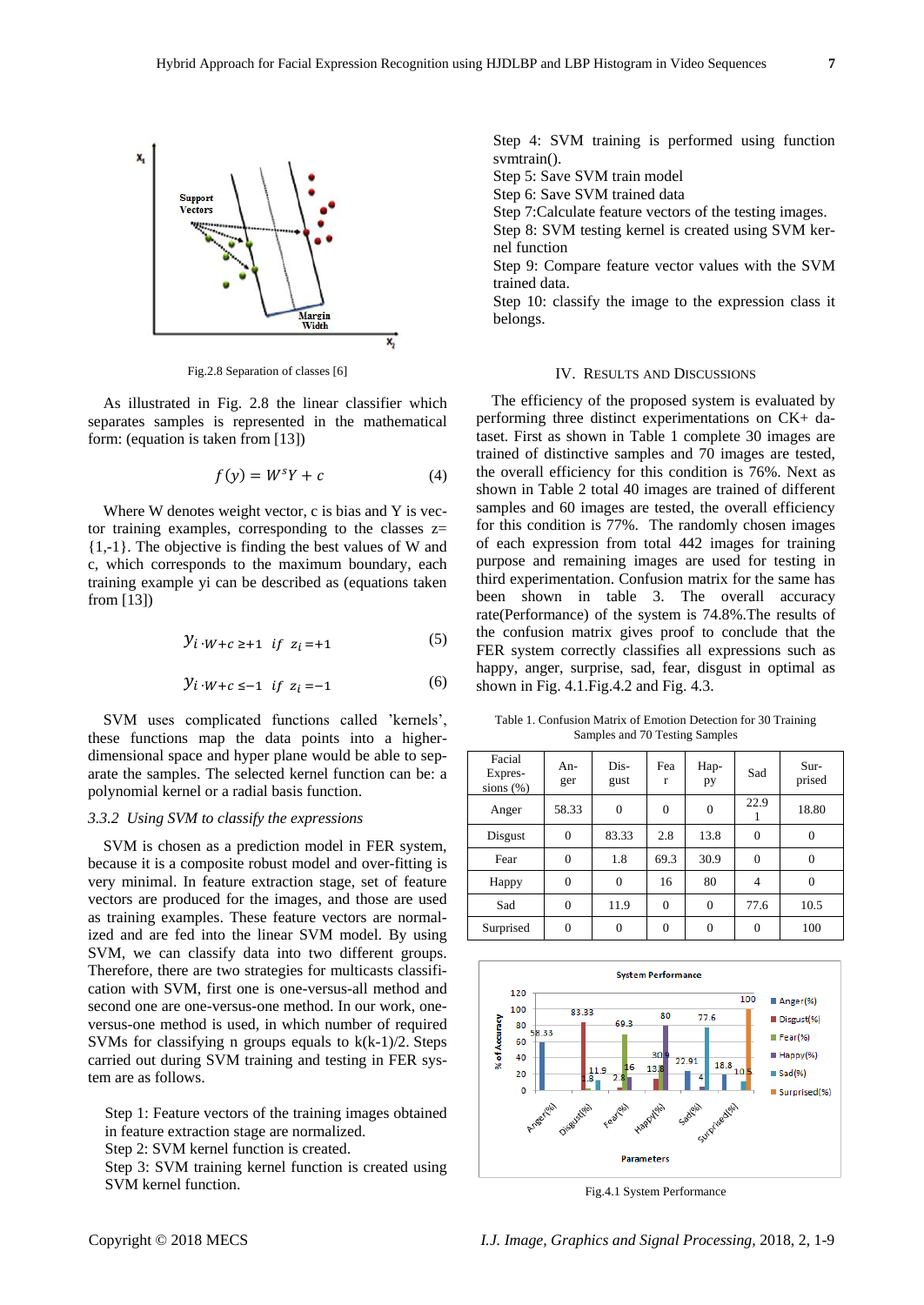| Facial<br>Expressions<br>(% ) | Anger    | Disgust        | Fear     | Happy          | Sad      | Surprised |
|-------------------------------|----------|----------------|----------|----------------|----------|-----------|
| Anger                         | 60.33    | $\overline{0}$ | $\theta$ | $\overline{0}$ | 22.91    | 18.80     |
| Disgust                       | $\theta$ | 83.33          | 2.8      | 13.8           | $\Omega$ | $\Omega$  |
| Fear                          | 0        | 1.8            | 67.3     | 30.9           | 0        | $\theta$  |
| Happy                         | $\theta$ | $\overline{0}$ | 16       | 80             | 4        | $\theta$  |
| Sad                           | 0        | 11.9           | $\theta$ | $\overline{0}$ | 77.6     | 10.5      |
| Surprised                     | $\theta$ | $\overline{0}$ | $\Omega$ | $\overline{0}$ | $\Omega$ | 100       |

Table 2. Confusion Matrix of Emotion Detection for 40 Training Samples and 60 Testing Samples



Fig.4.2 Overall System Performance

Table 3. Confusion Matrix of Emotion Detection for whole CK+ Dataset

| Facial<br>Expres-<br>sions<br>(% ) | Anger          | Disgust  | Fear     | Happy          | Sad            | Surprise |
|------------------------------------|----------------|----------|----------|----------------|----------------|----------|
| Anger                              | 58.33          | $\theta$ | $\theta$ | $\overline{0}$ | 22.9           | 18.80    |
| Disgust                            | $\overline{0}$ | 83.33    | 2.8      | 13.8           | $\theta$       | 0        |
| Fear                               | $\overline{0}$ | 1.8      | 67.3     | 30.9           | $\Omega$       | $\theta$ |
| Happy                              | $\overline{0}$ | $\Omega$ | 16       | 80             | $\overline{4}$ | $\theta$ |
| Sad                                | $\overline{0}$ | 11.9     | $\Omega$ | 0              | 77.6           | 10.5     |
| Surprise                           | 0              | 0        | $\theta$ | 0              | 0              | 100      |



Fig.4.3 Overall System Performance



Fig.4.4 Comparison of classification accuracy of the system with different dataset samples

# V. CONCLUSION

As automatic facial expression recognition has many applications in the field of human-computer interaction (HCI), there has been an abundant importance enhancing existing techniques as of late. However, there are yet many difficulties and issues to resolve in such systems, particularly in the field of performance and accuracy improvement. Here we have employed high-order derivatives of LBP in conjunction with LBP to improve accuracy. In order to carry out the experiments, initially face region from the image is extracted using Viola-Jones algorithm. After that, features vectors are calculated from face image blocks using HJDLBP and LBP histogram. Lastly, multiple SVMs are trained based on the extracted features to classify images and utilized for facial expression classification using CK+ database.

#### **REFERENCES**

- [1] B. Hasani, M. M. Arzani, M. Fathy, and K. Raahemifar, "Facial expression recognition with discriminatory graphical models," *2nd International Conference of Signal Processing and Intelligent Systems,* 2016, pp. 1–7.
- [2] Shu An and Qiuqi Ruan, "3D Facial expression recognition Algorithm using Local Threshold Binary Pattern and Histogram of Oriented Gradient", *IEEE 13th International Conference on Signal Processing (ICSP)*, 2016, November, pp. 265-270.
- [3] A. V. Anusha, J. K. Jayasree, A. Bhaskar, and R. P. Aneesh, "Facial expression recognition and gender classification using facial patches," *International Conference on Communication Systems and Networks*, 2016, pp. 200– 204.
- [4] F. Lu and J. Huang, "An improved local binary pattern operator for texture classification," *IEEE International Conference on Acoustics, Speech and Signal Processing* ,2016, pp. 1308–1311.
- [5] N. Sheng, Y. Cai, C. Zhan, Changyan Qiu, Yize Cui, and Xurong Gao, "3D facial expression recognition using distance features and LBP features based on automatically detected keypoints," *9th International Congress on Image and Signal Processing, BioMedical Engineering and Informatics (CISP-BMEI),* 2016, pp. 396–401.